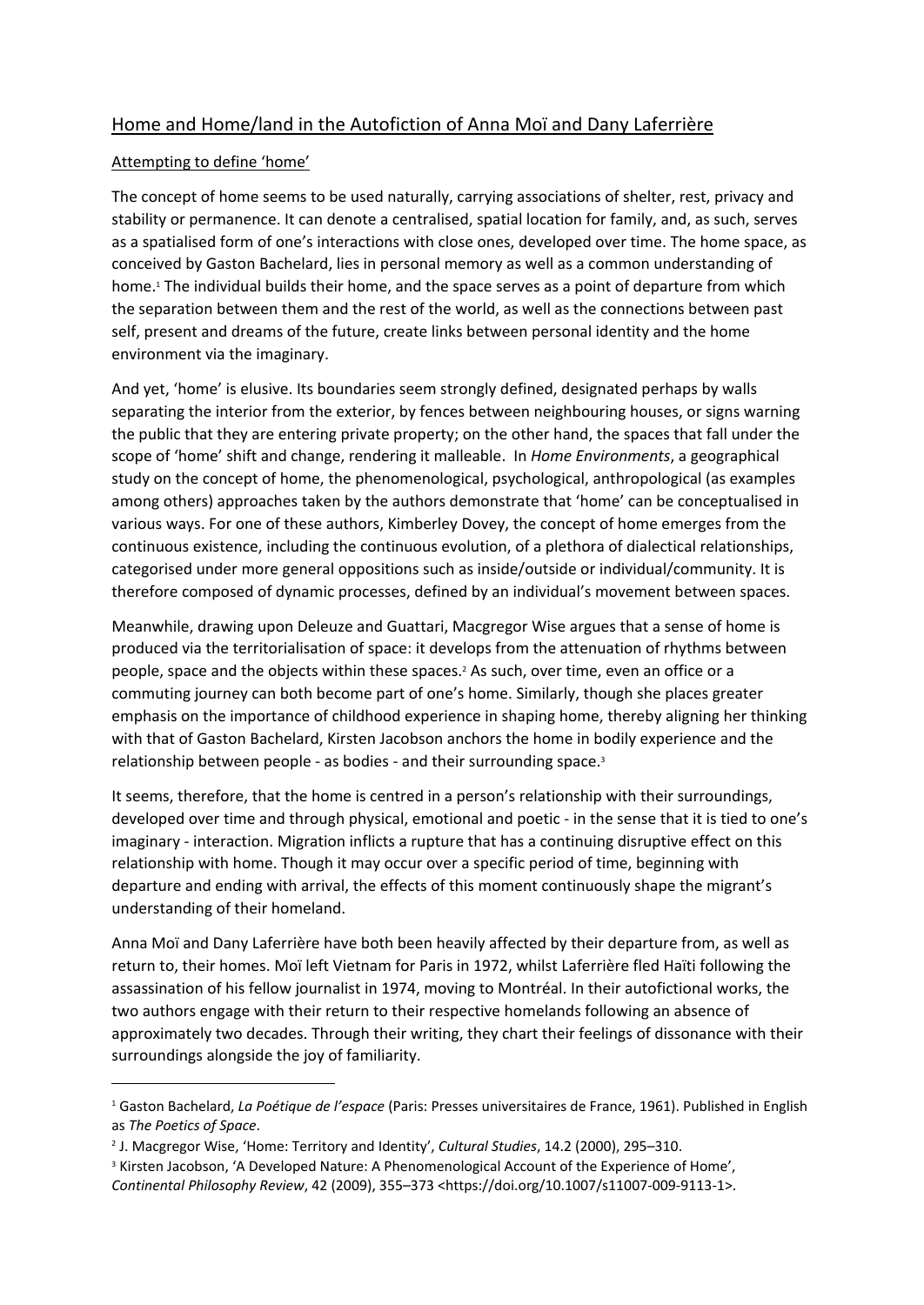In L'Odeur du café,<sup>4</sup> Laferrière revisits his childhood in Petit-Goâve, located south-west of Port-au-Prince. He retraces his steps and depicts the people, places and interactions that formed his memories of the summer of 1963, focusing in particular on his grandmother's house in which he lived prior to joining his mother in Port-au-Prince. Anna Moï, on the other hand, seeks to capture her observations of Vietnam as a returnee in the 1990s, illustrating her search for a suitable future home for her family in *Le pays sans nom* and *L'Année du Cochon de Feu*. <sup>5</sup> As memories resurface, feelings of rediscovery and loss accompany the re-encounters with places, people and cultural habits that appear in the narratives of Moï and Laferrière.

## 'Home' and 'land': an ecocritical and transnational approach

 In contemplating the problematics of identity and cultural belonging as a result of displacement, Trinh T. Minh-ha states that migrants negotiate between "home and abroad, native culture and adopted culture, or more creatively speaking, between a here, a there, *and* an elsewhere."<sup>6</sup> Due to not being grounded in either 'here' or 'there', writers in exile/ migrant writers create a new space that "is not merely a derivative of First and Second. It is a space of its own."<sup>7</sup> In the writing of Moï and Laferrière, however, the authors' position of being "elsewhere" - as displaced persons - also lends itself to, via the search for, an interrogation of 'home' and the forms it may take. In particular, they also bring to the fore the manifold ways in which these homelands have been shaped and tied to neighbouring and distant nations, including France's colonial domination of, and dominion over, these spaces.

Therefore, when using an approach that takes into account transnational and transcontinental processes of power and influence, it is possible to explore the ways in which a homeland has been created through, for example, the exploitation of land and people in the Caribbean. As the question of being in the world becomes increasingly important, under the looming threat of extinction, the concept of the [Plantationocene](https://edgeeffects.net/plantation-legacies-plantationocene/) places emphasis on how land appropriation, capitalism and colonialism have shaped current-day human relationships with their social and natural environment.<sup>8</sup>

 Under this lens of interrogation, Laferrière's home, is situated in a complex history of the production of goods for global consumption; and indeed, in *L'Odeur du café*, the rituals surrounding, and the role of, the coffee trade in Laferrière's personal and communal relationships are as a result inextricable from the larger scale practices of farming and production that influence the relationships within a family as well as within a community. This narrative of Laferrière's childhood may come out of his desire to revisit his time with his grandmother, but the depiction also provides an insight into the connection between self and environment that has been shaped by nationally and globally created practices.<sup>9</sup>

<sup>4</sup> Published in English as *An Aroma of Coffee*

<sup>5</sup> In English: *The Nameless Country* and *The Year of the Fire Pig* respectively. My translation.

<sup>6</sup> Trinh T. Minh-ha, 'Other than myself-my other self', in *Travellers' Tales: Narratives of home and displacement*, ed. by George Robertson and others (London and New York: Routledge, 1994), 9-26. 7 Trinh T. Minh-ha, 18.

<sup>8</sup>Additionally, a conversation on the Plantationocene between Donna Haraway and Anna Tsing: <https://edgeeffects.net/haraway-tsing-plantationocene/>

<sup>9</sup> The matrifocality of Haitian family structures, for example, has been linked to slave owners' exploitation of familial relationships as a form of retaining power and preventing escape, and this is shown in the documentary *[Madan Sara](https://youtu.be/yZElZVa-MWI)* directed by Etant Dupain.